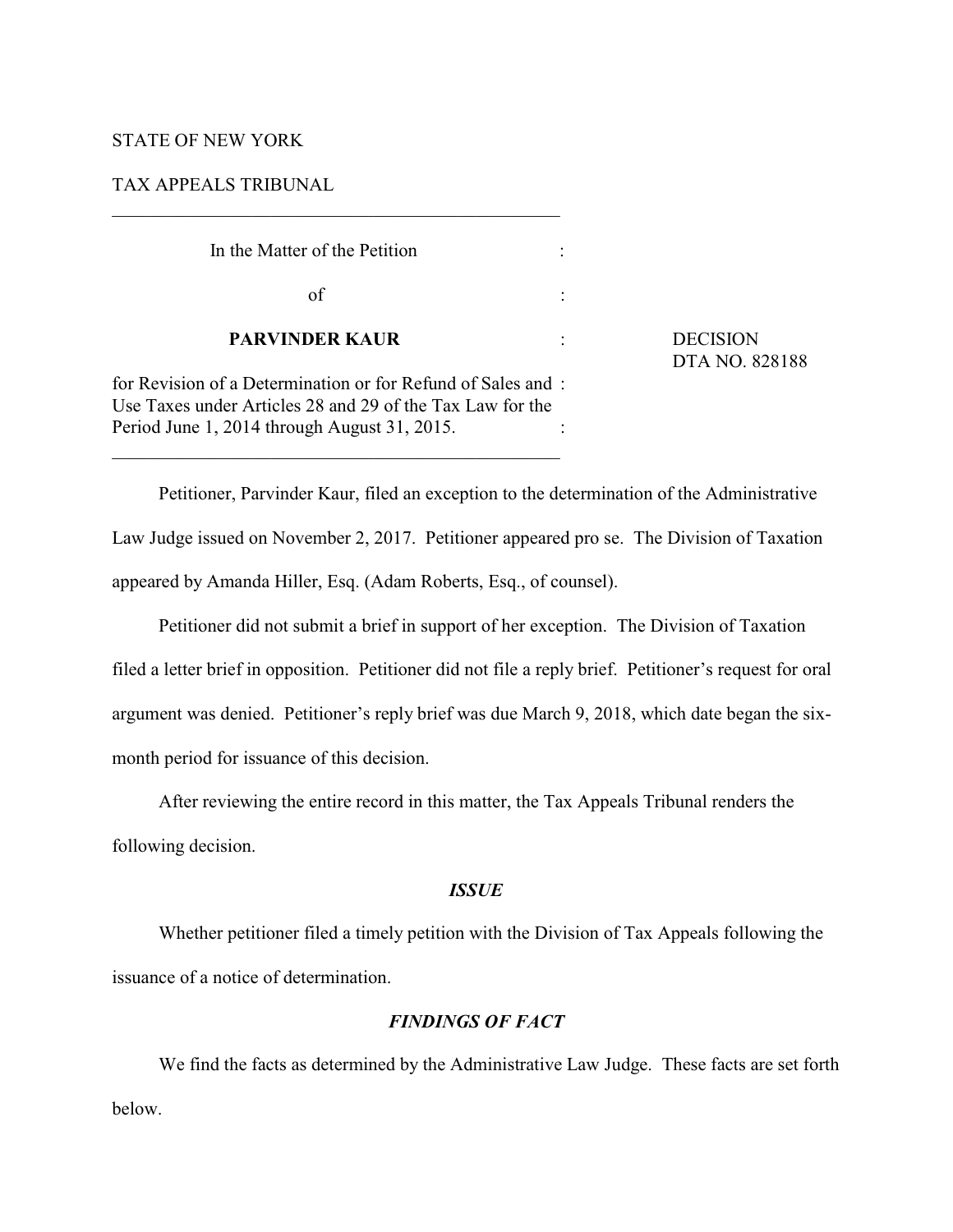1. On February 8, 2017, the Division of Tax Appeals received a petition from petitioner, Parvinder Kaur, which protested a notice of determination issued to her. The envelope containing the petition bears a United States Postal Service (USPS) postmark of February 3, 2017. The notice of determination, assessment number L-044460667, dated February 23, 2016, was issued to petitioner at an address in Newburgh, New York.

2. On May 25, 2017, Supervising Administrative Law Judge Herbert M. Friedman, Jr., of the Division of Tax Appeals issued a notice of intent to dismiss petition to petitioner. The notice of intent indicated that the relevant notice of determination was issued on February 23, 2016, but that the petition was not filed until February 3, 2017, or 346 days later.

3. In response to the issuance of the notice of intent, the Division of Taxation (Division) submitted the affidavits of Deena Picard, dated July 6, 2017, and Fred Ramundo, dated July 12, 2017, both employees of the Division. The Division also submitted a copy of the notice of determination issued to petitioner, a copy of the certified mail record (CMR) containing a list of notices issued by the Division on February 23, 2016, and a copy of form IT-201 resident income tax return filed by petitioner for the tax year 2014 reflecting the Newburgh, New York, address.

4. The affidavit of Deena Picard, Data Processing Fiscal Systems Auditor 3 and Acting Director of the Management Analysis and Project Services Bureau (MAPS), sets forth the Division's general practice and procedure for processing statutory notices. As the Acting Director of MAPS, which is responsible for the receipt and storage of CMRs, she is familiar with the Division's Case and Resource Tracking System (CARTS) and the Division's past and present procedures as they relate to statutory notices. Statutory notices are generated from CARTS and are predated with the anticipated date of mailing. Each page of the CMR lists an initial date that

-2-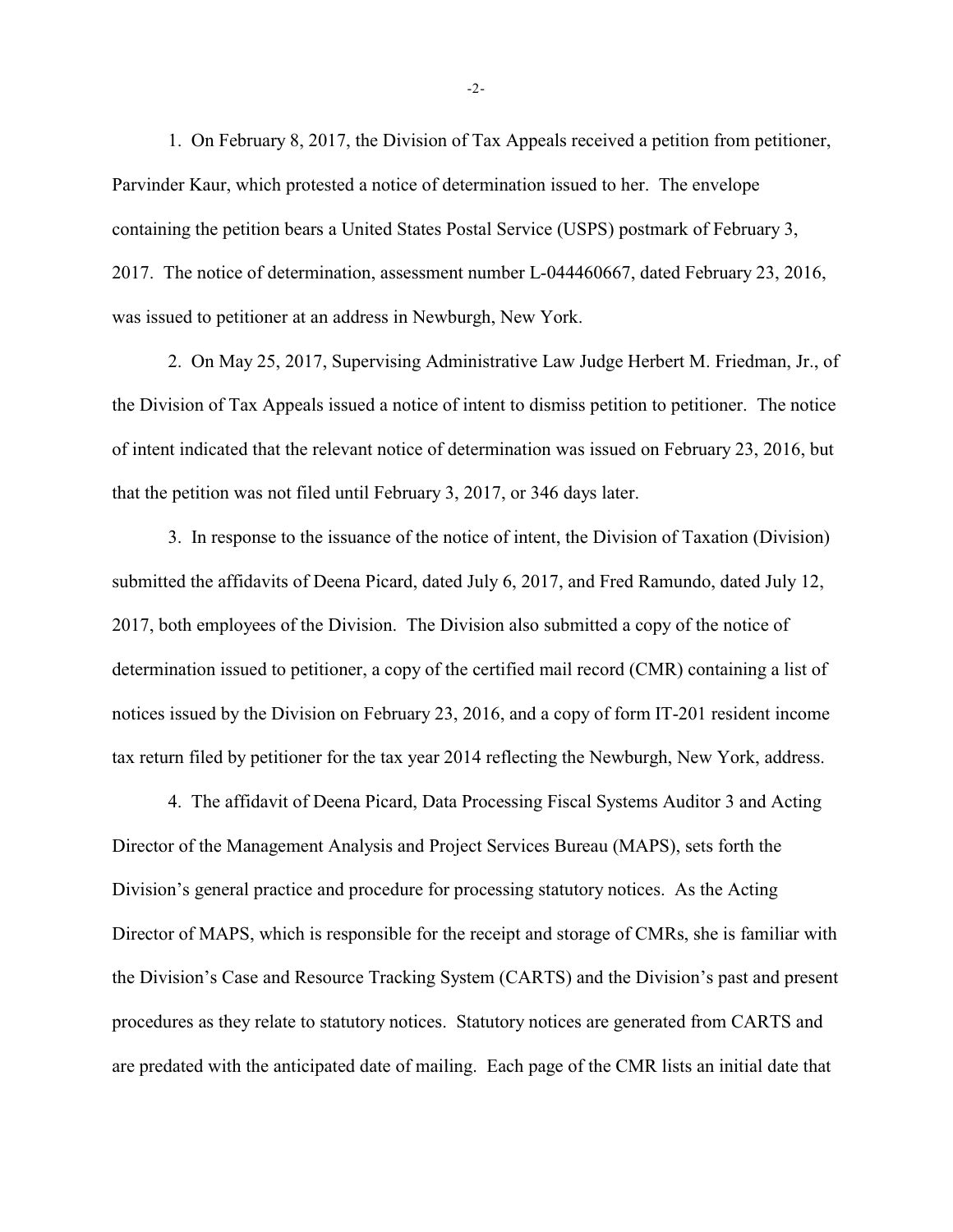is approximately 10 days in advance of the anticipated date of mailing. Following the Division's general practice, this date was manually changed on the first and last page of the CMR in the present case to the actual mailing date of "2/23/16." In addition, as described by Ms. Picard, generally all pages of the CMR are banded together when the documents are delivered into possession of the USPS and remain so when returned to the Division. The pages of the CMR stay banded together unless otherwise ordered. The page numbers of the CMR run consecutively, starting with "1" and are noted in the upper right corner of each page.

5. All notices are assigned a certified control number. The certified control number of each notice is listed on a separate one-page mailing cover sheet, which also bears a bar code, the mailing address and the Division's return address on the front, and taxpayer assistance information on the back. The certified control number is also listed on the CMR under the heading entitled "Certified No." The CMR lists each notice in the order the notices are generated in the batch. The assessment numbers are listed under the heading "Reference No." The names and addresses of the recipients are listed under "name of Addressee, Street, and PO Address."

6. The February 23, 2016 CMR in the present matter consists of 26 pages and lists 275 certified control numbers along with corresponding assessment numbers, names and addresses. Portions of the CMR not relevant to this matter have been redacted to preserve confidentiality of information relating to other taxpayers. A USPS employee affixed a USPS postmark dated February 23, 2016 to each page of the CMR, and also wrote his or her initials on each page thereof. Page 22 of the CMR indicates that a notice of determination, assigned certified control number 7104 1002 9730 0780 0012 with corresponding assessment number L-044460667, was mailed to petitioner Parvinder Kaur, at the Newburgh, New York, address listed thereon. The

-3-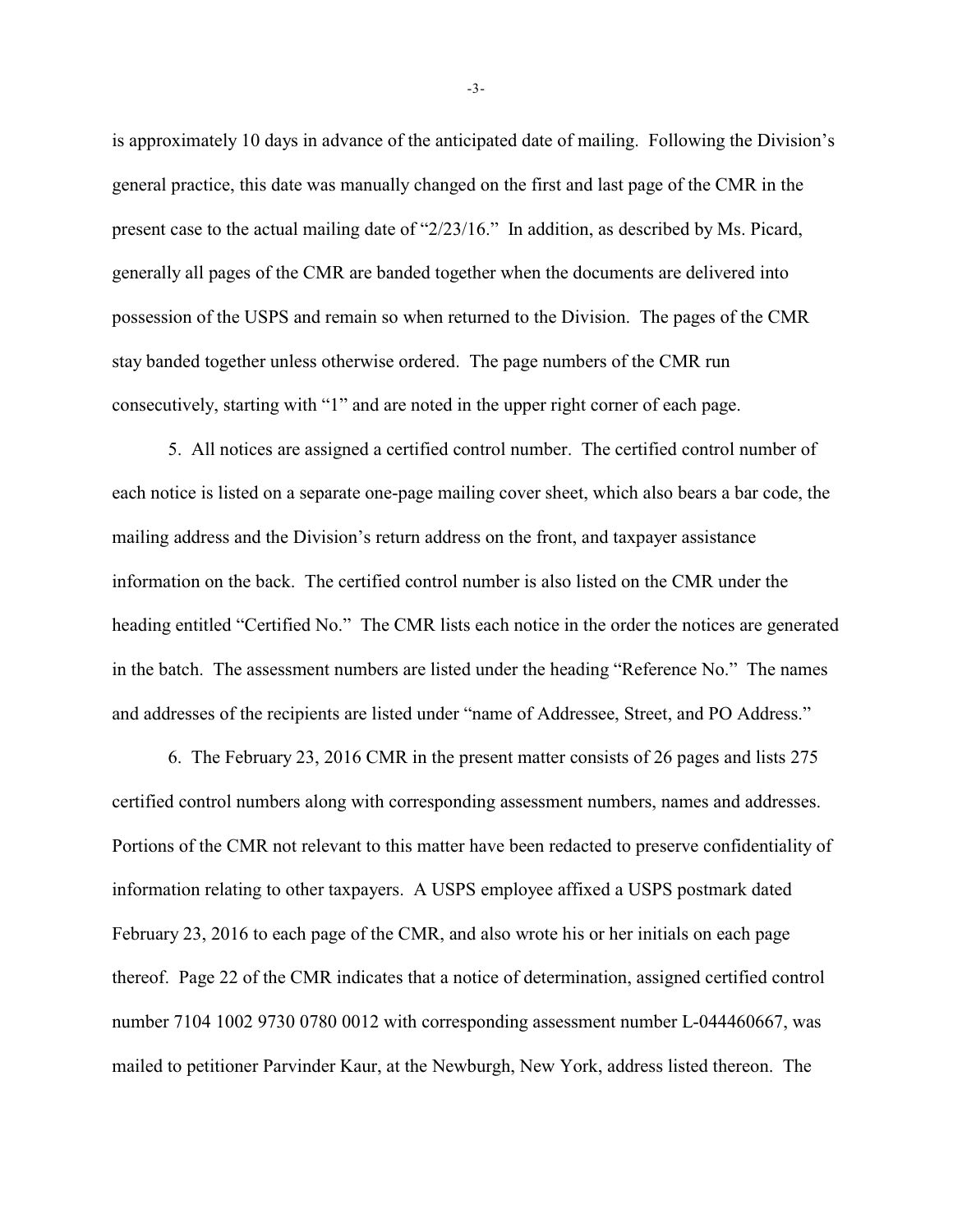corresponding mailing cover sheet bears this certified control number and petitioner's name and address as noted. The Newburgh, New York, address for petitioner is the same address used by petitioner on her form IT-201 filed with the Division for the tax year 2014.

7. The affidavit of Fred Ramundo, a mail room supervisor since 2013 and currently a Stores and Mail Operations Supervisor, attests to the regular procedures followed by his staff in the ordinary course of business of delivering outgoing mail to branch offices of the USPS. More specifically, once a notice and accompanying mailing cover sheet is placed in an area for "Outgoing Certified Mail" in the Division's mail room, a member of the staff retrieves the notice and mailing cover sheet and operates a machine that puts each notice and mailing cover sheet into a windowed envelope. A staff member then weighs, seals and places postage on each envelope. The first and last pieces listed on the CMR are checked against the information contained on the CMR. A clerk than performs a random review of 30 or fewer pieces listed on the CMR by checking those envelopes against the information contained on the CMR. Each of the CMRs has been stamped "Post Office Hand write total # of pieces and initial. Do Not stamp over written areas." Thereafter, a member of the staff delivers the stamped envelopes to a branch of the USPS in the Albany, New York, area. A postal employee affixes a postmark and signs or initials the CMR indicating receipt by the post office.

8. In this particular instance, the postal employee affixed a postmark dated February 23, 2016, and initialed each page of the 26-page CMR. The postal employee also circled the number "275" on page 26 to indicate the "Total Pieces Received at Post Office."

9. The CMR is the Division's record of receipt, by the USPS, for pieces of certified mail. In the ordinary course of business and pursuant to the practices and procedures of the Division's

-4-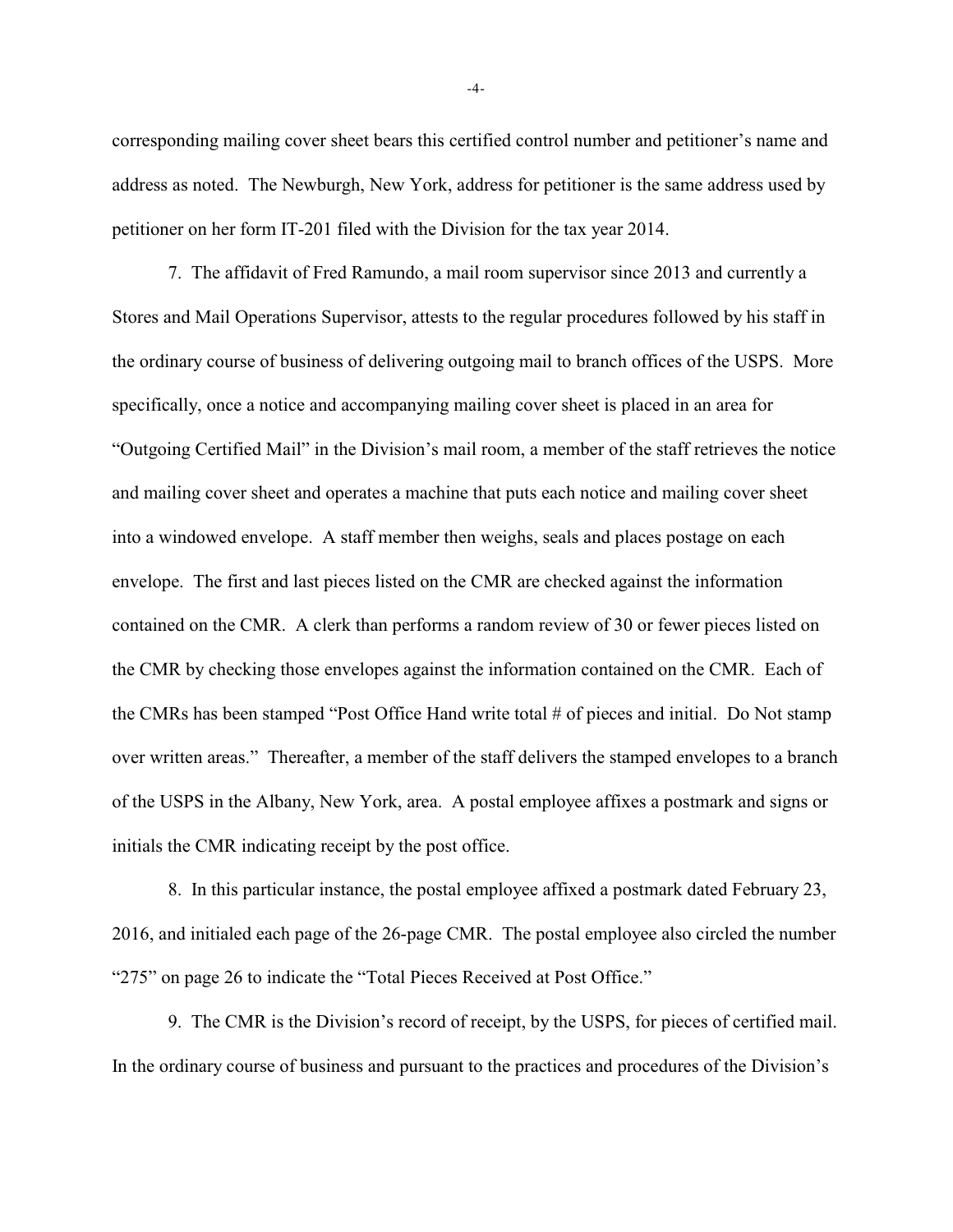mail room, the CMR is picked up at the post office by a member of Mr. Ramundo's staff on the following day after its initial delivery and is then delivered to the originating office. The CMR is maintained by the Division in the regular course of business.

10. Based upon his review of the affidavit of Deena Picard, the exhibits attached thereto and the CMR, Mr. Ramundo states that on February 23, 2016, an employee of the Division's mail room delivered a piece of certified mail addressed to Parvinder Kaur to a branch of the USPS in the Albany, New York, area, in a sealed envelope for delivery by certified mail. He states that he can also determine that a member of his staff obtained a copy of the CMR delivered to and accepted by the post office on February 23, 2016, for the records of the Division. Mr. Ramundo asserts that the procedures described in his affidavit are the regular procedures followed by the Division's mail room in the ordinary course of business when handling items to be sent by certified mail and that these procedures were followed in mailing the piece of certified mail to petitioner on February 23, 2016.

11. Petitioner responded to the notice of intent to dismiss with a letter in which she admitted her petition was filed late, due to the fact that she had hired someone to contest the underlying notice of determination who failed to properly handle her tax matter. Therefore, she requests that her petition be considered on the merits.

### *THE DETERMINATION OF THE ADMINISTRATIVE LAW JUDGE*

The Administrative Law Judge began the determination in this matter by noting the 90-day statutory time limit to file a petition with the Division of Tax Appeals following the Division's issuance of a notice of determination to a taxpayer. The Administrative Law Judge observed that the Division of Tax Appeals would lack jurisdiction to consider the merits of a petition filed beyond that 90-day time limit. The Administrative Law Judge also noted that the

-5-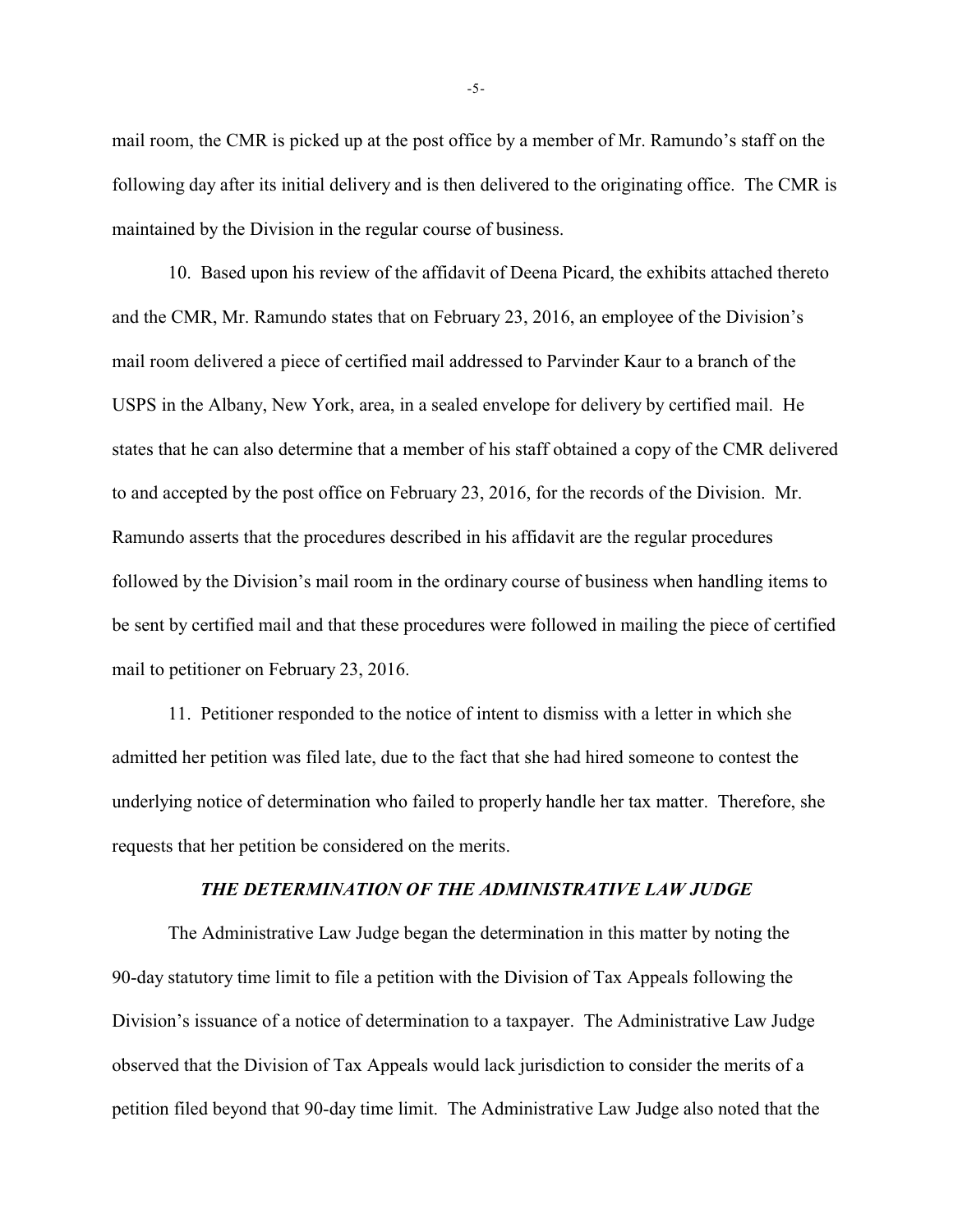Division of Tax Appeals issued a notice of intent to dismiss petition because it appeared to have been filed more than 90 days after the issuance of the statutory notice in question.

Next, the Administrative Law Judge described the initial inquiry where timeliness of a petition is at issue. According to the Administrative Law Judge, the Division bears the burden of showing that the statutory notice was properly mailed, as proper mailing creates a presumption that the notice was delivered in the normal course of the mail. The Administrative Law Judge described the evidence as two-fold: there must be proof of a standard mailing procedure used by the Division in issuing statutory notices and that such a procedure was followed in this case.

The Administrative Law Judge found that the Division met its burden of proof by submitting affidavits of two Division employees with knowledge of the Division's mailing procedures and the attached certified mail record, which established that the notice of determination here at issue was mailed to petitioner on February 23, 2016. The Administrative Law Judge noted that the certified mail record was properly completed and thus constituted documentary evidence of both the date and fact of mailing.

As the date of filing of the petition in this matter was February 3, 2017, which fell after the 90-day time limit for filing a petition with the Division of Tax Appeals, the Administrative Law Judge concluded that the petition was untimely and thus the Division of Tax Appeals lacks jurisdiction to consider it on its merits. Consequently, the Administrative Law Judge dismissed the petition.

#### *SUMMARY OF ARGUMENTS ON EXCEPTION*

Petitioner asks on exception that she be provided with an opportunity for a hearing to consider the merits of her protest of the notice of determination. The Division argues that the

-6-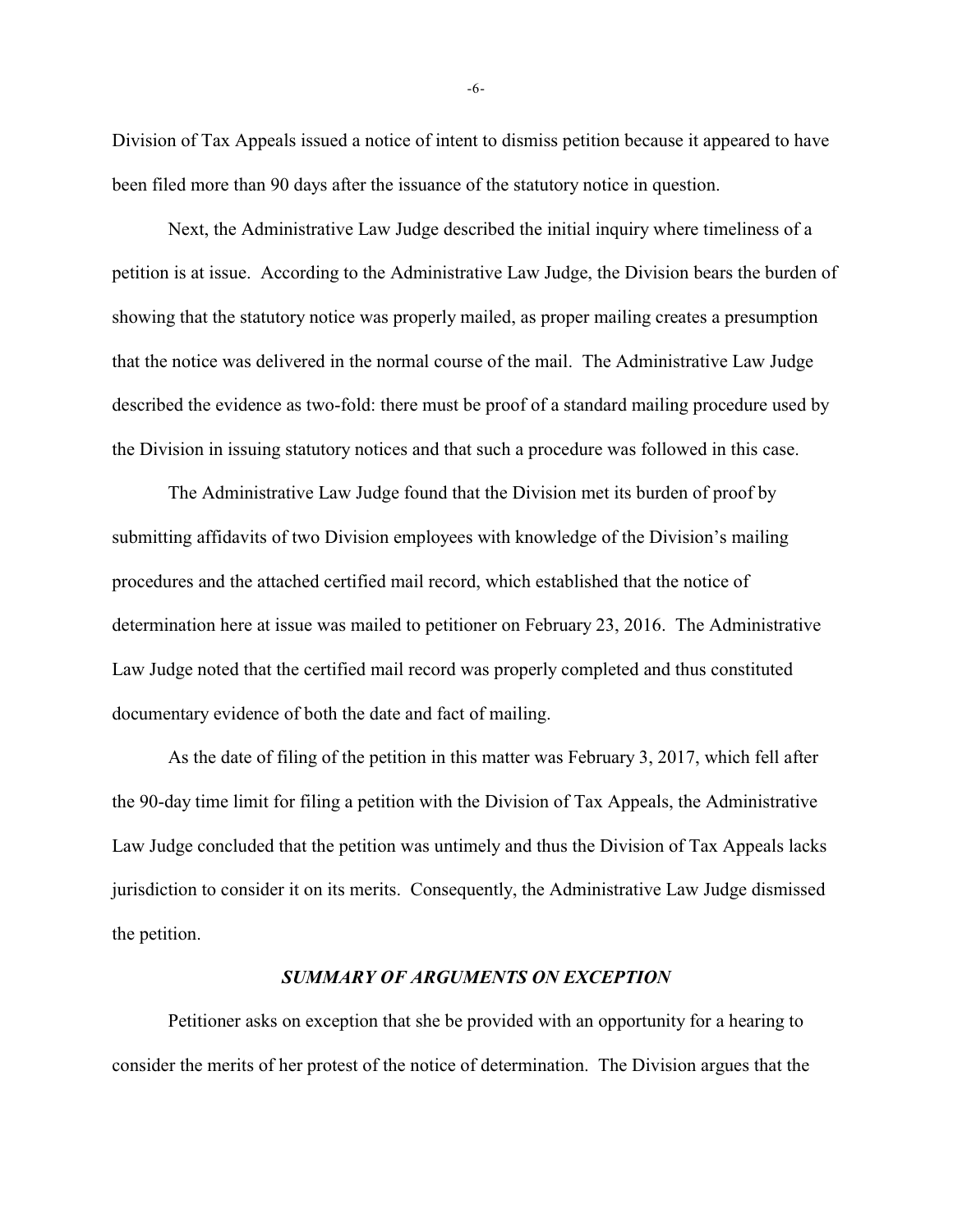Administrative Law Judge correctly determined that the petition in this matter was untimely and thus the Division of Tax Appeals lacks jurisdiction to address the merits of petitioner's protest.

#### *OPINION*

We agree with the Division that the Administrative Law Judge correctly determined that the petition in this matter was untimely filed and thus the Division of Tax Appeals lacks jurisdiction to consider the merits of petitioner's protest of the notice of determination issued on February 23, 2016. Our review of the record accords with the Administrative Law Judge's finding that the Division demonstrated proper mailing of the notice of determination to petitioner on February 23, 2016 through its submission of the affidavits of two of its employees describing the Division's standard mailing procedures and confirming that such procedures were followed in this case (*see Matter of Novar TV & Air Conditioner Sales & Serv.*, Tax Appeals Tribunal, May 23, 1991). This, coupled with the attached properly completed certified mail record, gives rise to a presumption that the notice of determination was delivered in the normal course of the mail (*see Matter of Katz*, Tax Appeals Tribunal, November 16, 1991; *Matter of Accardo*, Tax Appeals Tribunal, August 12, 1993). As the petition in this case was not filed until February 3, 2017, or beyond the 90-day statutory deadline for filing a protest of a statutory notice, we conclude that the petition in this matter is untimely and the Division of Tax Appeals lacks jurisdiction to consider the merits of petitioner's protest (*see* Tax Law §§ 1138 [a] [1] [B], 2006 [4]; 20 NYCRR 3000.3 [c]; *Matter of Sak Smoke Shop*, Tax Appeals Tribunal, January 6, 1989).

Although the determination included petitioner's response to the notice of intent arguing that the late filing of her petition should be excused due to her reliance on her representative who did not properly handle this matter, the Administrative Law Judge did not address this argument in her conclusions. While we prefer to have the benefit of an Administrative Law Judge's

-7-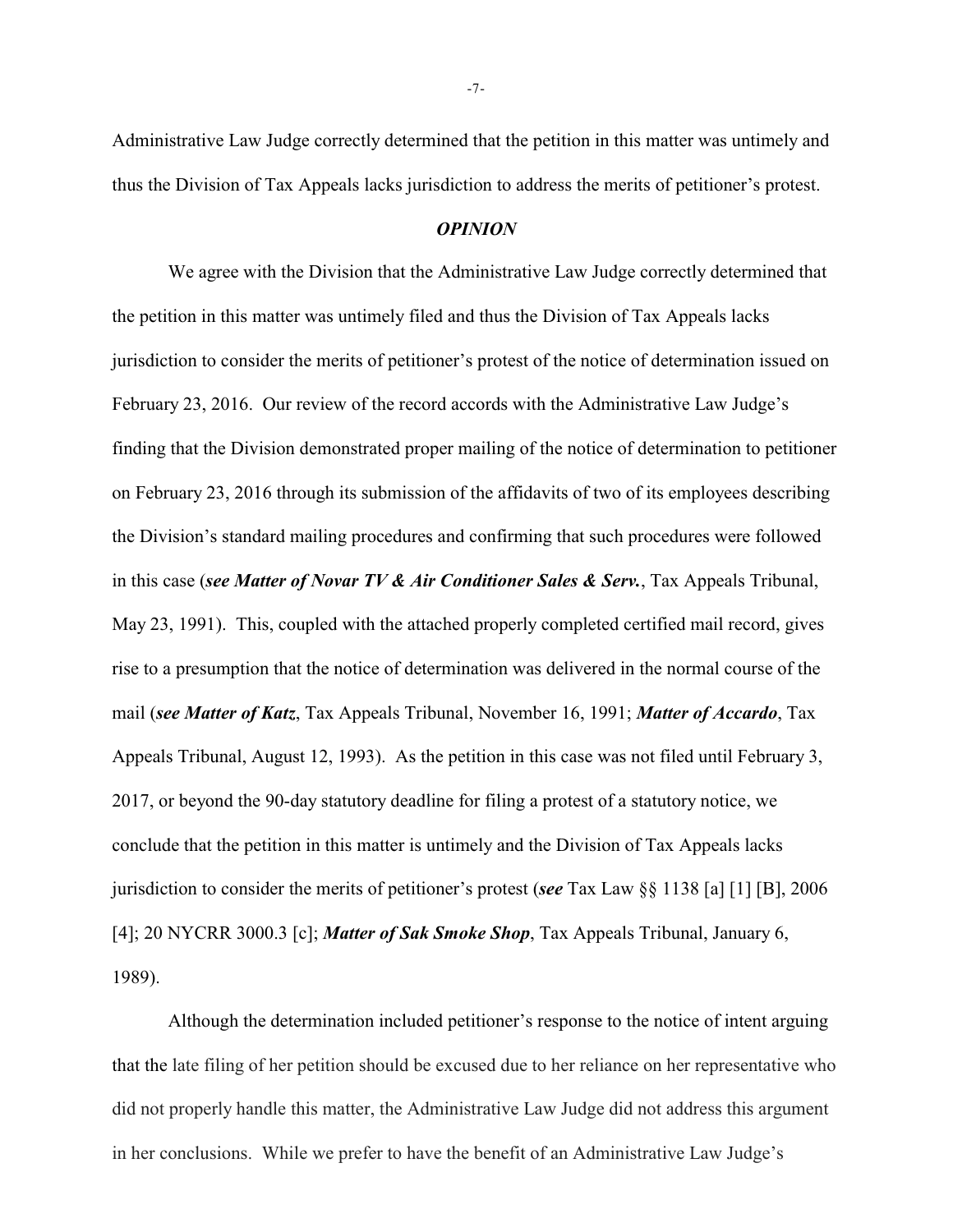research and analysis, we believe no purpose would be served by remanding this case to the Administrative Law Judge for further consideration. It is clear that under our prior decisions a petitioner cannot alleviate her responsibility to timely file her petition by asserting reliance upon her representative to do so (*see Matter of Avlonitis, Tax Appeals Tribunal*, February 20, 1992). This is because extenuating circumstances do not provide a basis to excuse the late filing of a petition (*see Matter of Perillo, Tax Appeals Tribunal*, August 2, 1990; *Matter of Rathgaber, Tax Appeals Tribunal*, April 5, 1990), even where a petitioner has relied on the advice and assistance of a representative to her detriment.

Deadlines for filing petitions are strictly enforced and petitions filed even one day late must be dismissed (*see Matter of Am. Woodcraft, Tax Appeals Tribunal*, May 15, 2003). Therefore, in view of the above, we are without jurisdiction over this matter.

Accordingly, it is ORDERED, ADJUDGED and DECREED that:

1. The exception of Parvinder Kaur is denied;

2. The determination of the Administrative Law Judge is affirmed; and

3. The petition of Parvinder Kaur is dismissed.